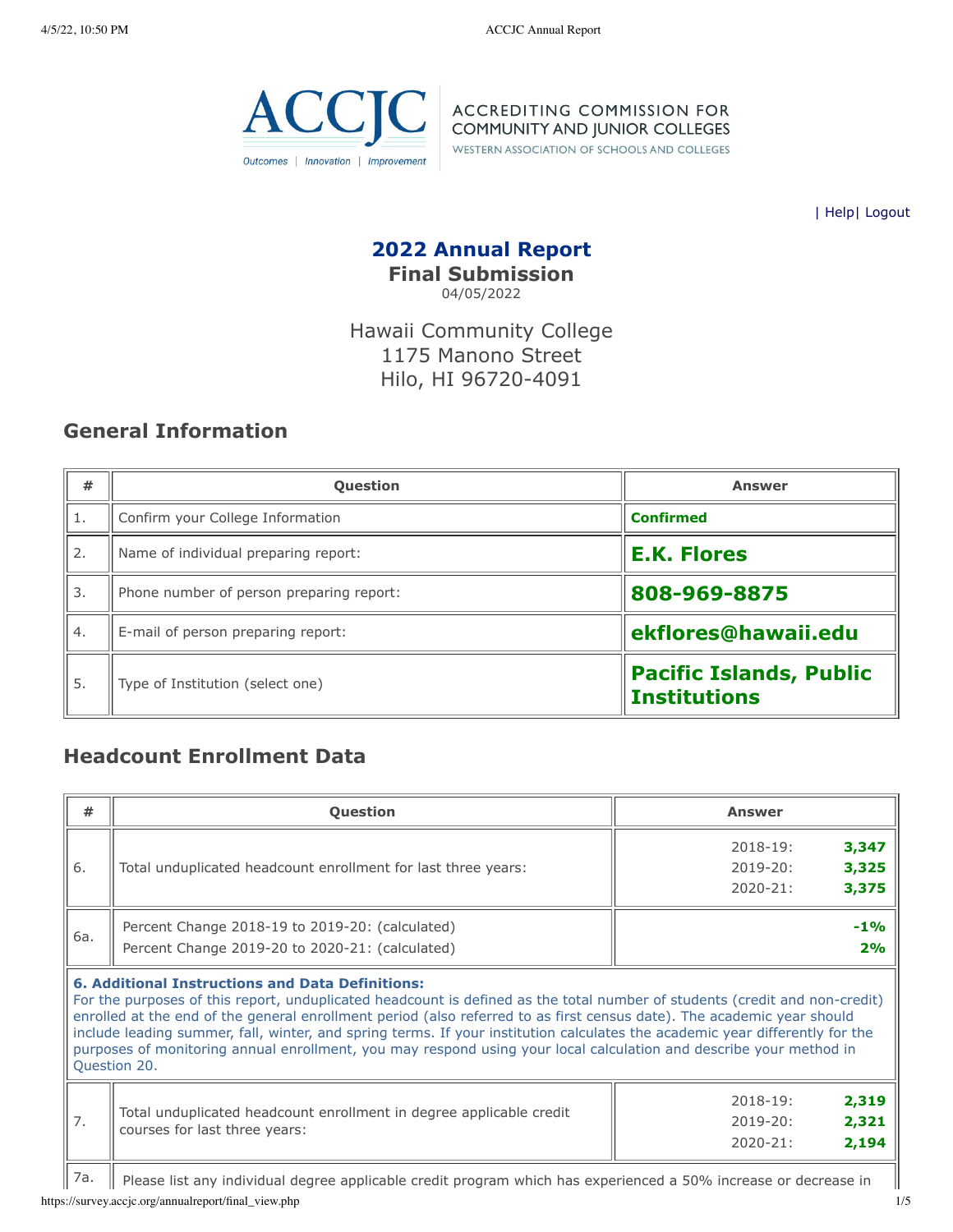the last year.

#### **Hospitality and Tourism (HOST) - 72% decrease.**

#### **7. Additional Instructions and Data Definitions:**

Per federal regulations, ACCJC is responsible for monitoring for significant program growth (or decline) that may potentially impact an institution's ability to meet Accreditation Standards. ACCJC does not determine what constitutes a program for colleges. For the purposes of this report, you may define degree-applicable credit programs as appropriate for the context of your institution's unique mission.

## **Distance Education and Correspondence Education**

| #   | <b>Question</b>                                                                                    | <b>Answer</b>                                            |
|-----|----------------------------------------------------------------------------------------------------|----------------------------------------------------------|
| 8.  | Do you offer Distance Education?                                                                   | <b>Yes</b>                                               |
| 8a. | Total unduplicated headcount enrollment in distance education in last<br>three years:              | 2,055<br>2018-19<br>2,220<br>2019-20<br>3,259<br>2020-21 |
| 8b. | Percent Change 2018-19 to 2019-20: (calculated)<br>Percent Change 2019-20 to 2020-21: (calculated) | 8%<br>47%                                                |

#### **8. Additional Instructions and Data Definitions:**

Distance education is defined as education that uses technology to deliver instruction to students who are separated from the instructor(s) and to support regular and substantive interaction between the students and the instructor, either synchronously or asynchronously. For the purposes of this report, include only those courses that are 100% online in your calculation of unduplicated headcount enrollment for distance education. Do not include hybrid courses or courses in which all the class hours are face to face, but some material is posted online.

**8a. IMPORTANT NOTE REGARDING DATA FROM SPRING 2020:** When calculating total DE enrollment for 2019-20, please include 100% online courses from summer 2019, fall 2019, and winter 2020. For Spring 2020, please include only courses that were originally scheduled as 100% online. Omit any courses that shifted to a distance modality due solely to the COVID-19 pandemic.

|  | Education?<br>Correspondence '<br>offer<br>חנו<br>VOU | __ |
|--|-------------------------------------------------------|----|
|--|-------------------------------------------------------|----|

#### **9. Additional Instructions and Data Definitions:**

Correspondence education is defined as education in which (1) the institution provides instructional materials (and examinations on these materials), by mail or electronic transmission (including transmission via learning management system) to students who are separated from the instructor; and where (2) interaction between the instructor(s) and the student is limited, is not regular and substantive, and is primarily initiated by the student. Online courses or online portions of courses which primarily involve "paperwork" (e.g., reading textbook and other materials posted by the instructor, taking examinations, and submitting assignments) will fall within the definition of correspondence education rather than distance education. If the online portion of a class meets the definition of correspondence education, then even if the class also meets on site, it will be considered a correspondence education course for Title IV qualification purposes. Correspondence education is not considered distance education within the U.S. Department of Education definition (see question 8, above).

## **Federal Data**

| #                                                                                                                                                                                                                                                                                                                                                                                                                              | <b>Question</b> | <b>Answer</b> |  |  |  |  |  |
|--------------------------------------------------------------------------------------------------------------------------------------------------------------------------------------------------------------------------------------------------------------------------------------------------------------------------------------------------------------------------------------------------------------------------------|-----------------|---------------|--|--|--|--|--|
| List the current Graduation Rate per the US Education Department College<br>10.<br>27<br>Scorecard                                                                                                                                                                                                                                                                                                                             |                 |               |  |  |  |  |  |
| 10. Additional Instructions and Data Definitions:<br>The US Education Department College Scorecard can be accessed at https://collegescorecard.ed.gov/. Enter your<br>institutions name in the search box to find the current graduation rate. For the purposes of the College Scorecard,<br>graduation rate is defined as "the share of students who graduated within 8 years of entering this school for the first<br>time." |                 |               |  |  |  |  |  |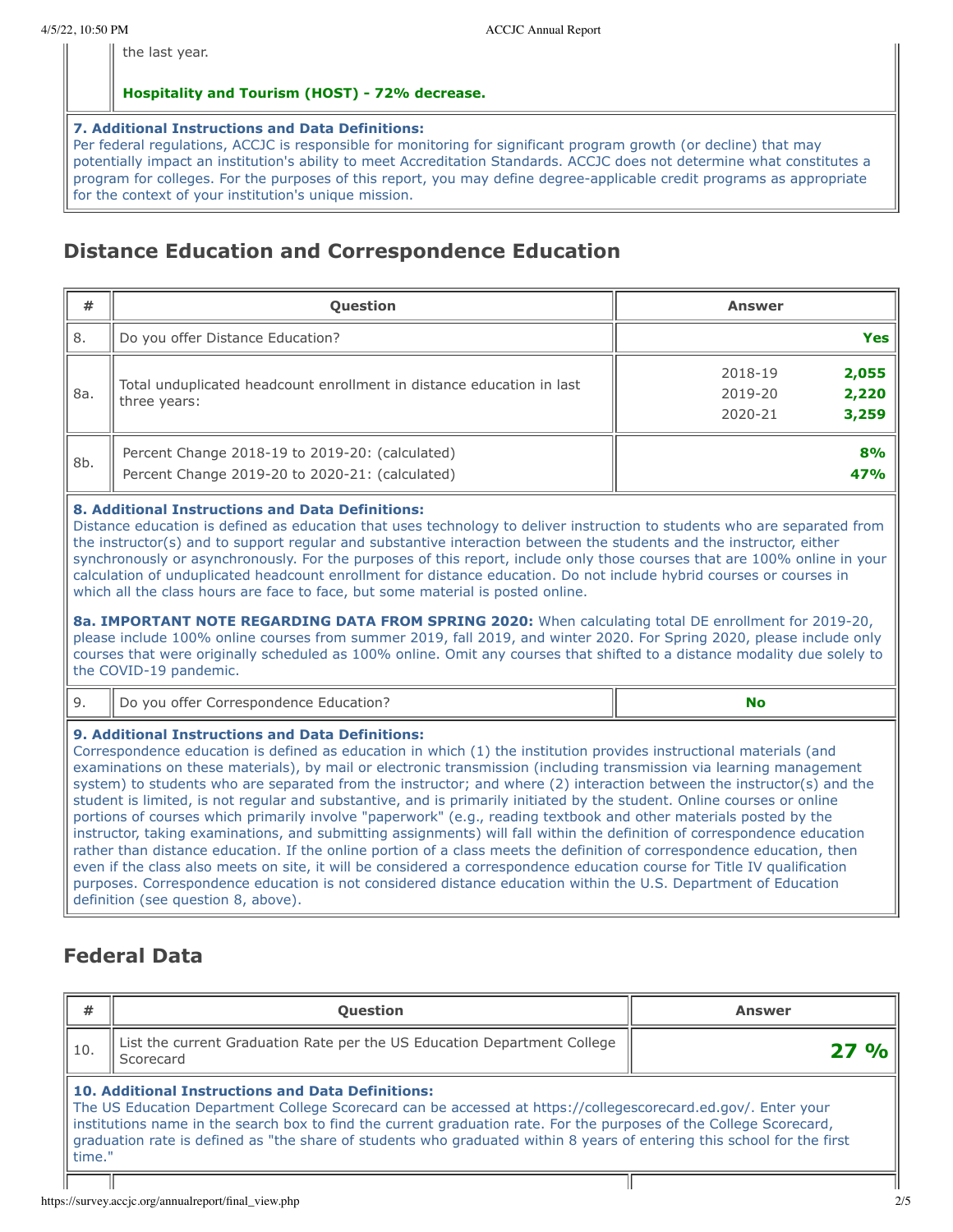|  |                                                                                                                                             | N/A          |
|--|---------------------------------------------------------------------------------------------------------------------------------------------|--------------|
|  | Please provide a link to the exact page on your institution's website that<br>displays its most recent listing of student achievement data. | edu/factbook |
|  | 12. Additional Instructions and Data Definitions:                                                                                           |              |

ACCJC will include a link to this page in your institution\'s entry in the ACCJC Directory of Accredited Institutions (https://accjc.org/find-an-institution). This reporting and monitoring requirement supports ACCJC\'s recognition by the Council of Higher Education Accreditation (CHEA) and is aligned with ACCJC\'s Accreditation Standard I.C.3 and Eligibility Requirement 19.

# **Institution Set Standards for Student Achievement**

| #                                                                                                                                                                                                                                                                                                                                                                                                                                                 | Question                                                                                                                                                   | <b>Answer</b>                 |                        |                        |  |  |  |
|---------------------------------------------------------------------------------------------------------------------------------------------------------------------------------------------------------------------------------------------------------------------------------------------------------------------------------------------------------------------------------------------------------------------------------------------------|------------------------------------------------------------------------------------------------------------------------------------------------------------|-------------------------------|------------------------|------------------------|--|--|--|
|                                                                                                                                                                                                                                                                                                                                                                                                                                                   | <b>Course Completion Rates</b>                                                                                                                             |                               |                        |                        |  |  |  |
|                                                                                                                                                                                                                                                                                                                                                                                                                                                   | List your Institution-Set Standard (floor) for successful                                                                                                  | 2018-19                       | 2019-20                | 2020-21                |  |  |  |
| 13.                                                                                                                                                                                                                                                                                                                                                                                                                                               | student course completion rate:                                                                                                                            | 70 %                          | 70 %                   | <b>70 %</b>            |  |  |  |
|                                                                                                                                                                                                                                                                                                                                                                                                                                                   |                                                                                                                                                            | 2018-19                       | 2019-20                | 2020-21                |  |  |  |
| 13a.                                                                                                                                                                                                                                                                                                                                                                                                                                              | List your stretch goal (aspirational) for successful<br>student course completion rate:                                                                    | 75 %                          | <b>75 %</b>            | <b>75 %</b>            |  |  |  |
|                                                                                                                                                                                                                                                                                                                                                                                                                                                   |                                                                                                                                                            |                               |                        |                        |  |  |  |
| 13b.                                                                                                                                                                                                                                                                                                                                                                                                                                              | List the actual successful student course completion<br>rate:                                                                                              | 2018-19<br><b>77 %</b>        | 2019-20<br><b>77 %</b> | 2020-21<br><b>77 %</b> |  |  |  |
|                                                                                                                                                                                                                                                                                                                                                                                                                                                   |                                                                                                                                                            |                               |                        |                        |  |  |  |
| 13. Additional Instructions and Data Definitions:<br>For the purposes of this report, the successful course completion rate is calculated as the number of student completions<br>with a grade of C or better divided by the number of students enrolled in the course. If your institution calculates<br>successful course completion differently, you may respond using your local calculation and describe your methodology in<br>Question 20. |                                                                                                                                                            |                               |                        |                        |  |  |  |
|                                                                                                                                                                                                                                                                                                                                                                                                                                                   | <b>Certificates</b>                                                                                                                                        |                               |                        |                        |  |  |  |
| 14.                                                                                                                                                                                                                                                                                                                                                                                                                                               | Type of Institute-set standard for certificates:                                                                                                           | <b>Number of certificates</b> |                        |                        |  |  |  |
|                                                                                                                                                                                                                                                                                                                                                                                                                                                   | If Number-Other or Percent-other, please describe:                                                                                                         |                               |                        |                        |  |  |  |
| 14a.                                                                                                                                                                                                                                                                                                                                                                                                                                              |                                                                                                                                                            | 2018-19                       | 2019-20                | 2020-21                |  |  |  |
|                                                                                                                                                                                                                                                                                                                                                                                                                                                   | List your Institution-Set Standard (floor) for certificates:                                                                                               | 97                            | 97                     | 97                     |  |  |  |
|                                                                                                                                                                                                                                                                                                                                                                                                                                                   | List your stretch goal (aspirational) for certificates:                                                                                                    | 2018-19                       | 2019-20                | 2020-21                |  |  |  |
| 14 <sub>b</sub>                                                                                                                                                                                                                                                                                                                                                                                                                                   |                                                                                                                                                            | 117                           | 123                    | 130                    |  |  |  |
|                                                                                                                                                                                                                                                                                                                                                                                                                                                   |                                                                                                                                                            | 2018-19                       | 2019-20                | 2020-21                |  |  |  |
| 14c.                                                                                                                                                                                                                                                                                                                                                                                                                                              | List actual number or percentage of certificates:                                                                                                          | 184                           | 178                    | 168                    |  |  |  |
|                                                                                                                                                                                                                                                                                                                                                                                                                                                   | 14. Additional Instructions and Data Definitions:<br>For purposes of this report, include only those certificates which are awarded with 16 or more units. |                               |                        |                        |  |  |  |
|                                                                                                                                                                                                                                                                                                                                                                                                                                                   | Associate Degree (A.A./A.S.)                                                                                                                               |                               |                        |                        |  |  |  |
| 15.                                                                                                                                                                                                                                                                                                                                                                                                                                               | Type of Institute-set standard for degrees awarded:                                                                                                        | <b>Number of degrees</b>      |                        |                        |  |  |  |
|                                                                                                                                                                                                                                                                                                                                                                                                                                                   | If Number-Other or Percent-other, please describe:                                                                                                         |                               |                        |                        |  |  |  |
|                                                                                                                                                                                                                                                                                                                                                                                                                                                   |                                                                                                                                                            | 2018-19                       | 2019-20                | 2020-21                |  |  |  |
| 15a.                                                                                                                                                                                                                                                                                                                                                                                                                                              | List your Institution-Set Standard (floor) for degrees:                                                                                                    | 500                           | 500                    | 500                    |  |  |  |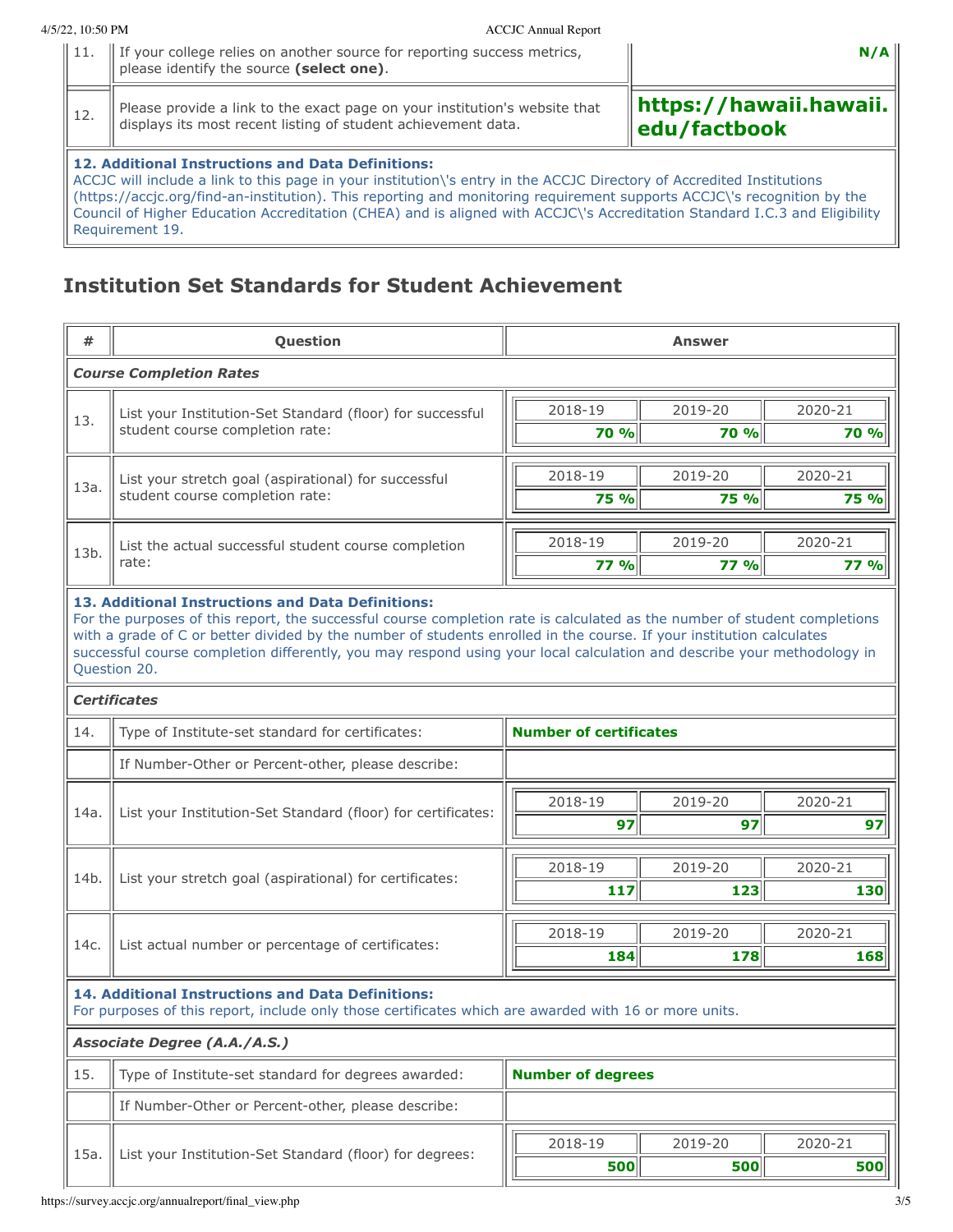4/5/22, 10:50 PM ACCJC Annual Report

| 15b.                                                                         | List your stretch goal (aspirational) for degrees:                                                                                                                                                                                                                                                                                                                                               |                                            |                               | 2018-19<br>608                            | 2019-20                                                        | 638                           | 2020-21<br>670                         |                                        |
|------------------------------------------------------------------------------|--------------------------------------------------------------------------------------------------------------------------------------------------------------------------------------------------------------------------------------------------------------------------------------------------------------------------------------------------------------------------------------------------|--------------------------------------------|-------------------------------|-------------------------------------------|----------------------------------------------------------------|-------------------------------|----------------------------------------|----------------------------------------|
|                                                                              |                                                                                                                                                                                                                                                                                                                                                                                                  |                                            |                               |                                           |                                                                |                               |                                        |                                        |
| 15c.                                                                         | List actual number or percentage of degrees:                                                                                                                                                                                                                                                                                                                                                     |                                            |                               |                                           | 2018-19                                                        | 2019-20                       |                                        | 2020-21                                |
|                                                                              |                                                                                                                                                                                                                                                                                                                                                                                                  |                                            |                               |                                           | 403                                                            |                               | 374                                    | 362                                    |
| <b>Bachelor's Degree (B.A./B.S.)</b>                                         |                                                                                                                                                                                                                                                                                                                                                                                                  |                                            |                               |                                           |                                                                |                               |                                        |                                        |
| 16.<br>Does your college offer a Bachelor's Degree (B.A./B.S.)?<br><b>No</b> |                                                                                                                                                                                                                                                                                                                                                                                                  |                                            |                               |                                           |                                                                |                               |                                        |                                        |
| <b>Transfer</b>                                                              |                                                                                                                                                                                                                                                                                                                                                                                                  |                                            |                               |                                           |                                                                |                               |                                        |                                        |
| 17.                                                                          | <b>Number of transfers</b><br>Type of Institute-set standard for transfers:                                                                                                                                                                                                                                                                                                                      |                                            |                               |                                           |                                                                |                               |                                        |                                        |
|                                                                              | If Number-Other or Percent-other, please describe:                                                                                                                                                                                                                                                                                                                                               |                                            |                               |                                           |                                                                |                               |                                        |                                        |
| 17a.                                                                         | List your Institution-Set Standard (floor) for the<br>students who transfer to a 4-year college/university:                                                                                                                                                                                                                                                                                      |                                            |                               |                                           | 2018-19<br>398                                                 | 2019-20                       | 398                                    | 2020-21<br>398                         |
| 17b.                                                                         | List your stretch goal (aspirational) for the students who<br>transfer to a 4-year college/university:                                                                                                                                                                                                                                                                                           |                                            |                               |                                           | 2018-19<br>469                                                 | 2019-20                       | 492                                    | 2020-21<br>517                         |
| 17d.                                                                         | List actual number or percentage of students who<br>transfer to a 4-year college/university:                                                                                                                                                                                                                                                                                                     |                                            |                               |                                           | 2018-19<br>424                                                 | 2019-20                       | 432                                    | 2020-21<br>423                         |
|                                                                              | <b>Licensure Examination Pass Rates</b>                                                                                                                                                                                                                                                                                                                                                          |                                            |                               |                                           |                                                                |                               |                                        |                                        |
| 18.                                                                          | Examination pass rates for programs in which students are required to pass a licensure or other similar<br>examination in order to work in their field of study:<br>Program                                                                                                                                                                                                                      | Exam<br>(National,<br>State,<br>Other)     | Institution-<br>$(%)$ (Floor) |                                           | <b>Stretch</b><br>Set standard ((Aspirational)<br>Goal $(\% )$ | 2018-19<br>Pass Rate<br>(9/0) | 2019-20<br>Pass Rate<br>$($ % $)$      | 2020-21<br>Pass Rate<br>(9/6)          |
|                                                                              | <b>Nursing: AS</b>                                                                                                                                                                                                                                                                                                                                                                               | <b>National</b>                            |                               | 79 %                                      | 95 %                                                           | <b>79 %</b>                   |                                        | 81 %<br>82 %                           |
|                                                                              | 18. Additional Instructions and Data Definitions:<br>Report only those programs for which a license or other similar examination is required before students can qualify for<br>employment in their chosen field of study, and where there were at least 10 students who completed the program in the<br>designated year.<br><b>Employment rates for Career and Technical Education students</b> |                                            |                               |                                           |                                                                |                               |                                        |                                        |
| 19.                                                                          | Job placement rates for students completing certificate programs and CTE (career-technical education) degrees for<br>last three years available data:                                                                                                                                                                                                                                            |                                            |                               |                                           |                                                                |                               |                                        |                                        |
|                                                                              | Program                                                                                                                                                                                                                                                                                                                                                                                          | Institution-<br>Set standard<br>(%)(Floor) |                               | Stretch<br>(Aspirational)<br>Goal $(\% )$ | 2018-19 Job<br>Placement<br>Rate $(% )$                        |                               | 2019-20 Job<br>Placement Rate<br>(9/0) | 2020-21 Job<br>Placement Rate<br>(9/0) |
|                                                                              | Accounting                                                                                                                                                                                                                                                                                                                                                                                       | 33 %                                       |                               | 70 %                                      | 71.43 %                                                        |                               | $n/a$ %                                | 82 %                                   |
|                                                                              | <b>Administration of Justice</b>                                                                                                                                                                                                                                                                                                                                                                 | 33 %                                       |                               | 70 %                                      | 67.86 %                                                        |                               | 81.82 %                                | n/a %                                  |
|                                                                              | <b>Agriculture</b><br><b>Architectural Engineering &amp;</b><br><b>CAD Tech</b>                                                                                                                                                                                                                                                                                                                  | <b>33 %</b><br>33 %                        |                               | 70 %<br>70 %                              | 40 %<br>$n/a$ %                                                |                               | $n/a$ %<br>90 %                        | n/a %<br>$n/a$ %                       |
|                                                                              | <b>Auto Body Repair &amp; Painting</b>                                                                                                                                                                                                                                                                                                                                                           | 33 %                                       |                               | 70 %                                      | $n/a$ %                                                        |                               | 90 %                                   | $n/a$ %                                |
|                                                                              | <b>Automotive Mechanics</b><br><b>Technology</b>                                                                                                                                                                                                                                                                                                                                                 | 33 %                                       |                               | <b>70 %</b>                               | 50 %                                                           |                               | 93.75 %                                | 33 %                                   |
|                                                                              | <b>Business Technology</b>                                                                                                                                                                                                                                                                                                                                                                       | 33 %                                       |                               | 70 %                                      | 52.94 %                                                        |                               | 84.62 %                                | $n/a$ %                                |
|                                                                              | <b>Carpentry Technology</b>                                                                                                                                                                                                                                                                                                                                                                      | 33 %                                       |                               | 70 %                                      | 56.25 %                                                        |                               | $n/a$ %                                | $n/a$ %                                |
|                                                                              | <b>Creative Media</b>                                                                                                                                                                                                                                                                                                                                                                            | 33 %                                       |                               | 70 %                                      | $n/a$ %                                                        |                               | $n/a$ %                                | n/a %                                  |

https://survey.accjc.org/annualreport/final\_view.php 4/5